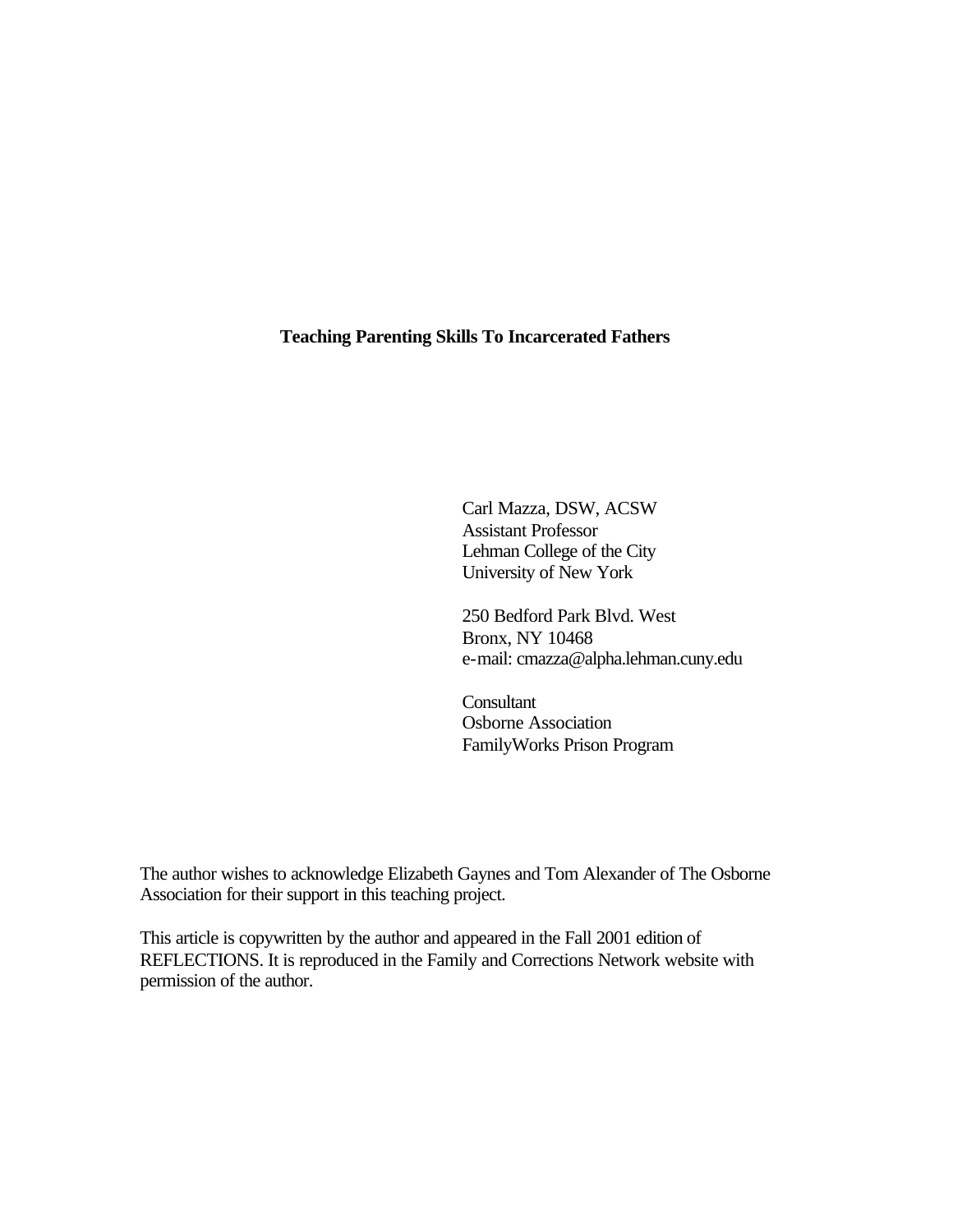# TEACHING PARENTING SKILLS TO INCARCERATED FATHERS

Abstract: In teaching a parenting class to incarcerated fathers, I've discovered that the most powerful and successful technique has been using narratives. Combining the long periods of empty time experienced by inmates with a supportive classroom environment where insight is encouraged, incarcerated fathers, through narratives can begin to understand their earlier motivations in life, the consequences their incarceration has had on their children, and the healing process they need to be involved in with their children.

Keywords: Prison, Incarceration, Fathers, Insight, Narratives, Parenting.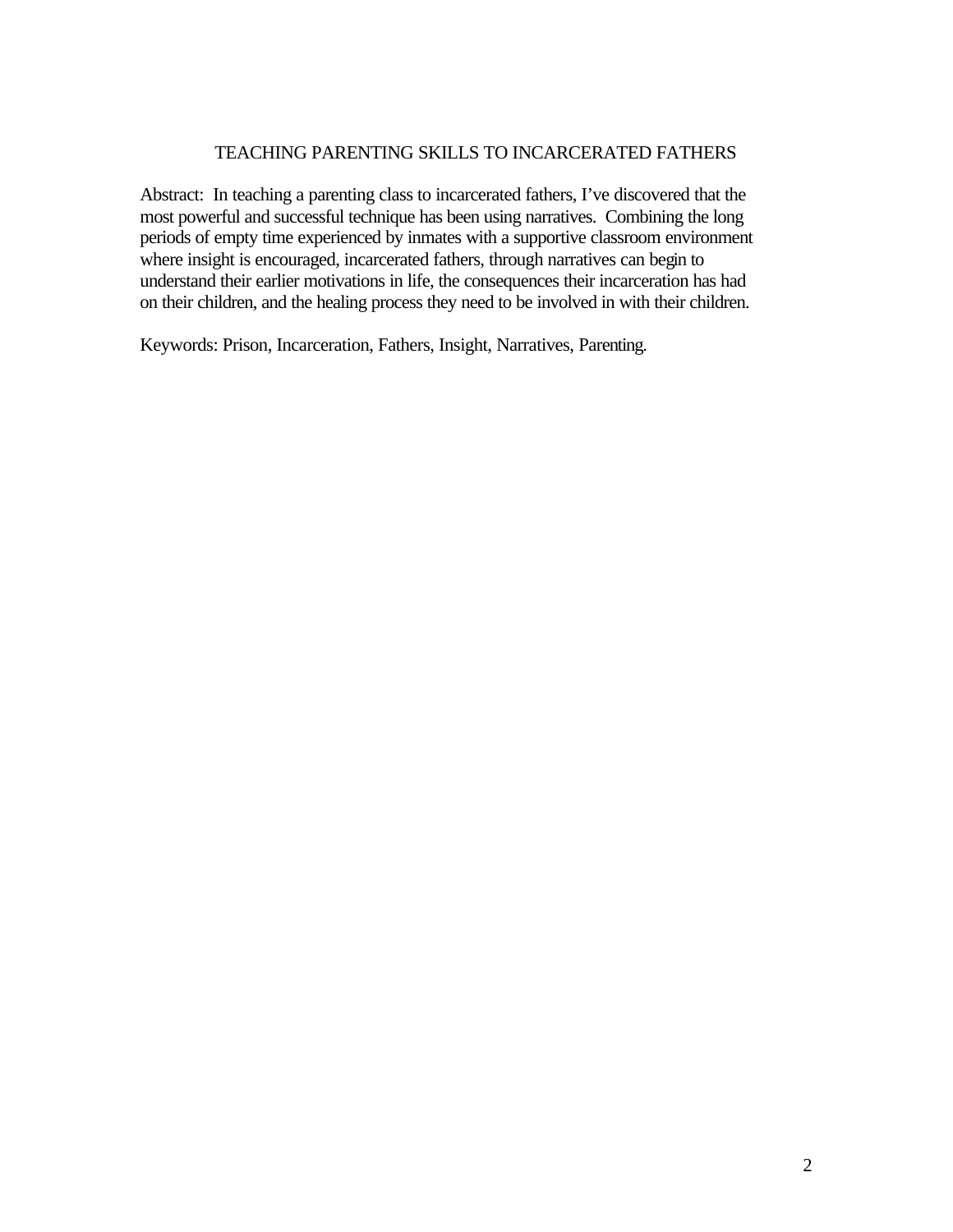# TEACHING PARENTING SKILLS TO INCARCERATED FATHERS

 Five years ago I began teaching the only full semester course on parenting offered to male inmates in New York State. This sixteen-week course is given in a maximumsecurity prison located about thirty miles north of New York City. Although I've taught college courses in prison for the previous fifteen years, with the termination of the college programs in prisons in New York State, an attempt to get "tough on crime," I began to teach the course entitled Basic Parenting offered under the auspices of a nonprofit social welfare agency whose mission is to serve ex-offenders and the families of incarcerated people.

When I began to teach the course, I started from a "traditional" model of parenting including pedagogical presentations of such topics as child developmental theory, appropriate discipline, communications skills, and being consistent and nurturing. The classes went well, but not great. One night as an exercise I asked the students to think back to when they were 12 years old. Their thoughts could be positive, negative, or neutral. I just wanted them to try to remember back to a time when they were boys. I asked for volunteers to share some thoughts and immediately several hands went up. Memories ranged from sitting on the front stoop in the summer waiting for the ice cream truck to come down the street to the first time kissing a girl to being beaten by an alcoholic father to attending the funeral of a friend who was shot by a stray bullet. More important than the stories were the emotions that began to rise to the surface. Many of the men had begun to get in touch with feelings long forgotten. I seized on these newly emerging feelings and told the class that everyone in the room was now 12 years old and asked them, as 12 years olds, what did they want from their parents? What did they need as 12 years olds? A very animated and heartfelt discussion followed. This was the beginning of using narratives to teach parenting to incarcerated men. Over the years narratives have become one of the prime means of my teaching parenting skills in prison.

 Teaching parenting to men is always a challenge. As men we have to look inside ourselves to our earlier experiences as sons, grandsons, and brothers. We have to explore our own definitions of who men are; who fathers are; and what masculinity is. We need to find the courage inside of us to admit that often our definitions of masculinity are confining and our ideas of fatherhood are too concrete. In the classroom the men begin by understanding both the environment that they currently find themselves in and how they have learned to adjust to it. Being incarcerated creates a new world for people requiring a new set of survival skills.

#### **The Concept of Time in Prison**

In prison there is a saying that "you do your time or your time will do you." While all of us in the larger society often cannot find enough time to do all of the things that we feel we need to do, in prison time is often the only thing that men have in abundance. Incarcerated fathers often feel that they must harness time so that time serves their needs. Some do this by joining groups, becoming religious, participating in sports and weight training, and/or learning new skills. If these men don't structure their time, time becomes endless and slow moving. Indeed, in order to psychologically survive in prison, men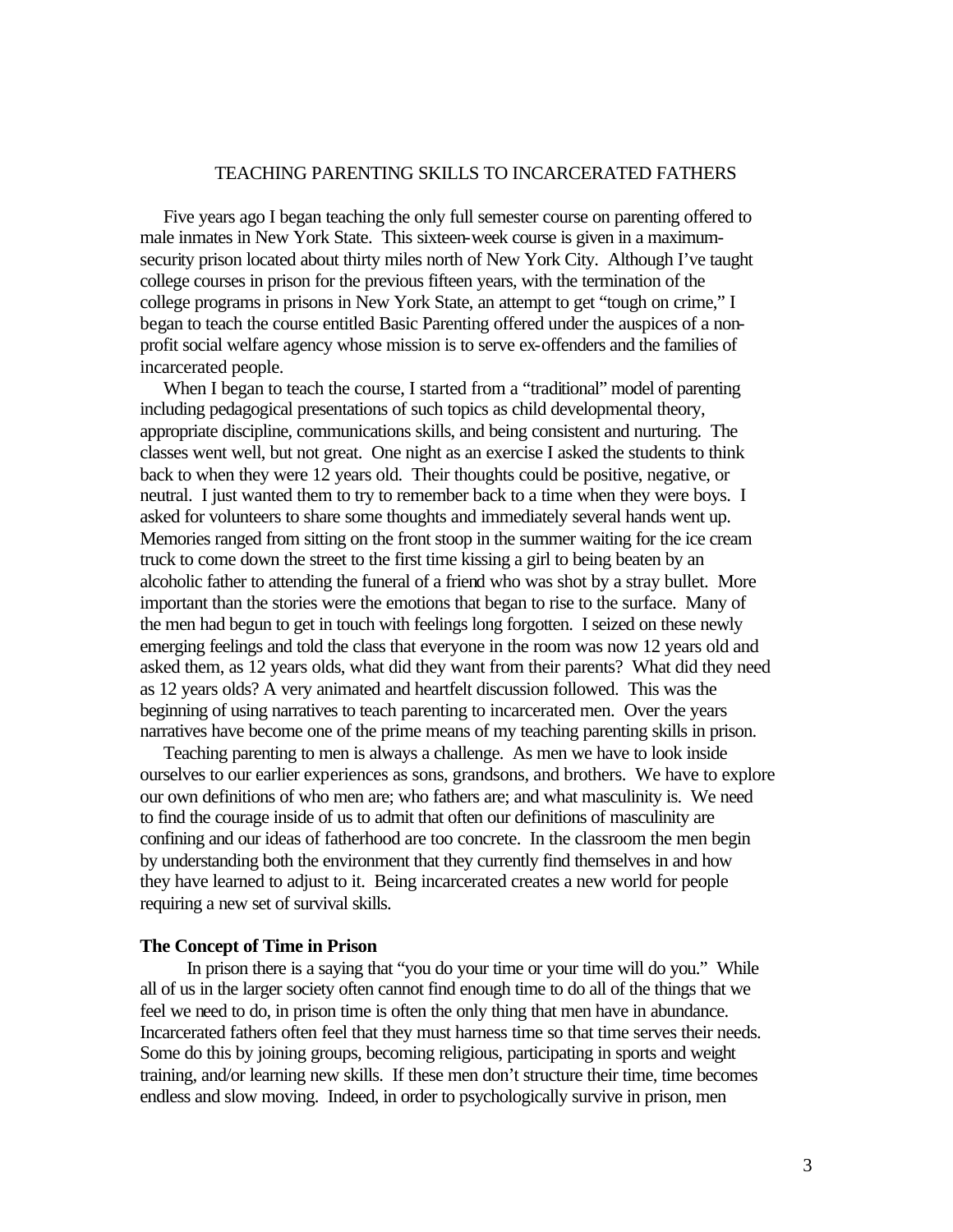need to master time. Time takes on a different dimension in prison. Frequently men will say that they are "short" because they "only" have four years left in prison. Compared to other men in prison who have over twenty five years left on their sentences, four years does sound like a short time. However, in the larger society four years is a "long" period of time. It is long enough for a full presidential term in office; for a person to enter high school or college as a freshman and graduate as a senior; and for an enlisted person to complete a full term in the military and begin to receive veteran's benefits.

 No matter what activities incarcerated men participate in, what organizations they join, or goals they set for themselves, each and every night is exactly the same. Every night they are locked into cells, often in single man cells, lie on their beds and think about their lives. They think about their past and the things they did and never did. They begin to think about their past motivations for their behaviors. They think about how they felt as boys and young men. They think about their present. They think about the state of their lives, their families, and their abilities to survive in this prison environment. If they are emotionally strong, they think about the future. At times they dare to dream and plan. This requires great fortitude because so often in their lives, dreaming and planning has lead to failure, disappointment, and heartache. Compton (1979) states that the ability to set and maintain goals is a result of having hope and believing change is possible. Dreaming and planning means believing there is a future. When a man is facing twentyfive years in prison believing that there is indeed a future requires much emotional fortitude. This all leads to self-reflection and allowing themselves to emotionally feel.

**Stephen** is 32 years old. He was sentenced to twenty years for a series of burglaries and has been incarcerated for the last eight years. He states "After being here for eight years and sleeping in the same cell every night, if you are strong enough, you begin to face the truth within your life. You begin to understand your motivations in life and eventually you begin to really feel the consequences of those motivations. You begin to see how you have hurt yourself, your victims, your family, and especially your children. I lay in my cell and I listen to the noise and the silence. I think about my two kids, Nina and little Stephen every night. I think about how I was always too busy running the streets to spend much time with them. I think about how I have deeply hurt them by committing crimes and coming to prison. But most of all, I think about how I can become a better father to them and not necessarily make up for lost time, but be a loving and positive role model."

**Dan** was sentenced to fifteen years for a series of robberies. He states that getting money, jewelry, and cars were just a "perk" in robbing people. The true "rush" that he felt was when he pointed his gun at a victim and for a few moments he was "in control" of the world. "When I held someone up, I became the most important person in the victim's world. Rich, powerful people were under my control for a few minutes. After laying in my cell night after night, year after year, I realize that I thought I was nothing but shit, and the only way I could temporarily not feel like shit was to get a crime victim and control his world for a little while."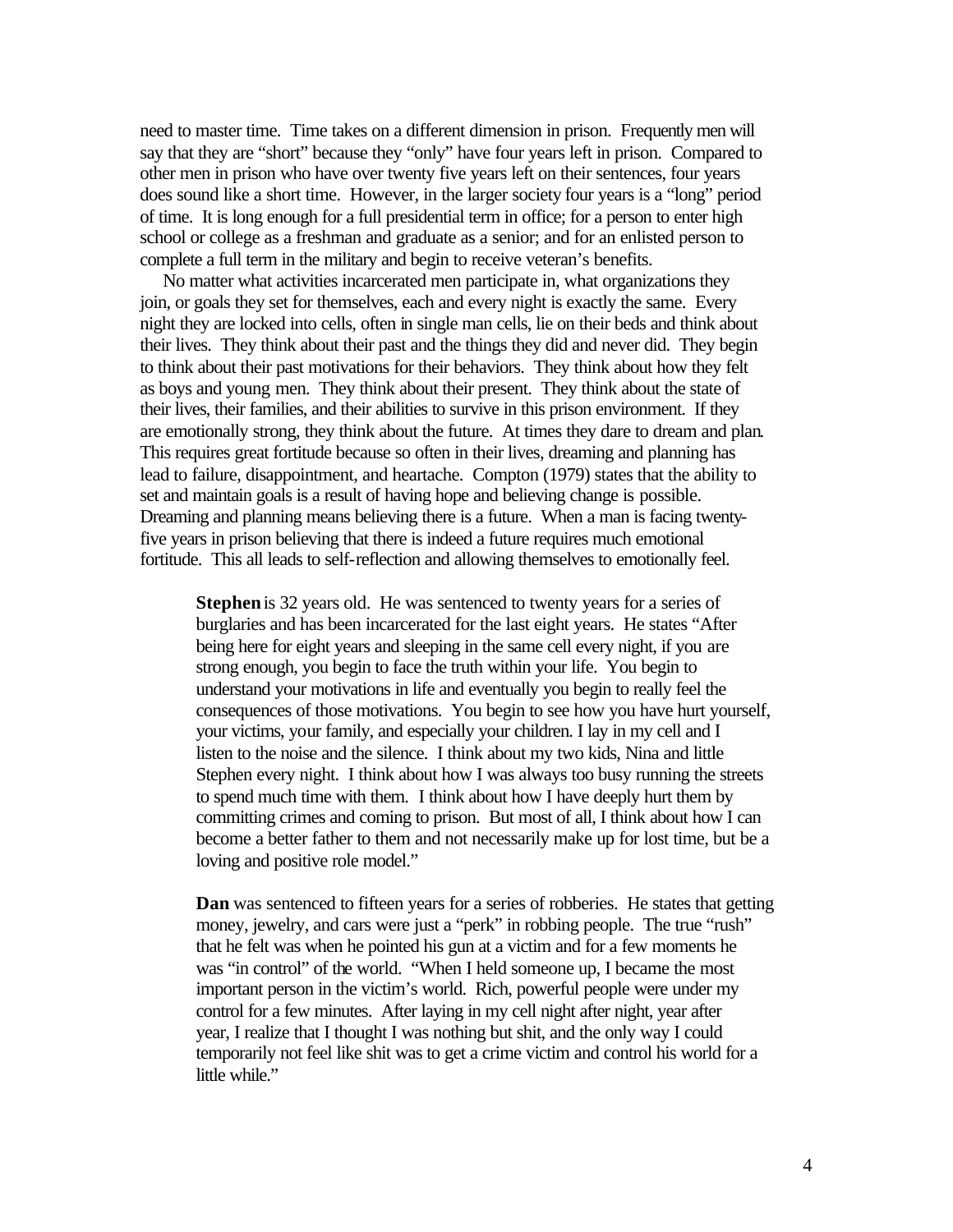Incarceration allows men to reflect upon themselves and their lives. It is imperative that as the teacher I support their ability to reflect, develop this ability to reflect more deeply, and connect this new founded insight into the concept of parenting from a distance, indeed parenting from prison.

# **Teaching Parenting in Prison**

 The existence and success of any program in prison rests with the administration of the prison. The support of the administration ensures that the classes will be allowed to meet as scheduled. It means that the men will be allowed access to the schoolrooms in the evenings and that me as a civilian will be granted admission into the prison. Strong support of the administration means that the correctional officers will not interfere with the scheduled running of the program, they will not enter the class to take special body counts or question the validity of school passes. Consistency is paramount in teaching parenting and working with incarcerated fathers. Both parenting students and/or incarcerated fathers need to understand the importance of consistency in all of our lives, especially in the lives of children. The consistency in the classroom becomes a model for consistency elsewhere. The administration's approval guarantees that consistency in being allowed to meet will occur.

 The sixteen-week parenting class meets one night a week for two and a half hours. The course is divided into specific units covering such topics as communicating with your child; teaching your child ethics and morals; instilling cultural/racial pride within your child; discipline versus punishment; and understanding child and human development among other units. Each unit has a factual component where information is presented in a pedagogical manner and augmented with discussions and role-plays. An icebreaking exercise that is designed to encourage insight and honesty is done during the first class. I draw an outline of a chart on the blackboard. On the top of the chart is written "Reasons for Enrolling in a 16-Week Parenting Class." On the left side of the chart is written "Stated Reasons" on the right side of the chart – "Unstated Reasons." The stated reasons are easy to elicit from the class: "To be a better father;" and "To learn how to parent from prison." The unstated reasons initially create a silence. Slowly and tentatively a brave hand is held up and a student cautiously states, "To impress the parole board." The student is absolutely correct for in prison when a person is up for review for possible parole the more certificates of completion that a person has in his file, the better his chances are to "make" parole. With the acknowledgement that taking the parenting class is a possible way of impressing the parole board, a heavy fog is lifted as the "secret" reason is dispelled. Soon other reasons are eagerly listed:

- Impress your child's mother that you've "really changed."
- Impress other family members.
- Attempt to start or renew a relationship with one or more of your children.
- Bored, and one of the few programs available.
- Get to attend a graduation ceremony at the completion of the course.
- Meet guest speakers who come in from the outside world.
- Good food at the graduation ceremony.
- Heard that the instructor had a good sense of humor.
- Instructor could be a potential resource of help with employment after you are paroled.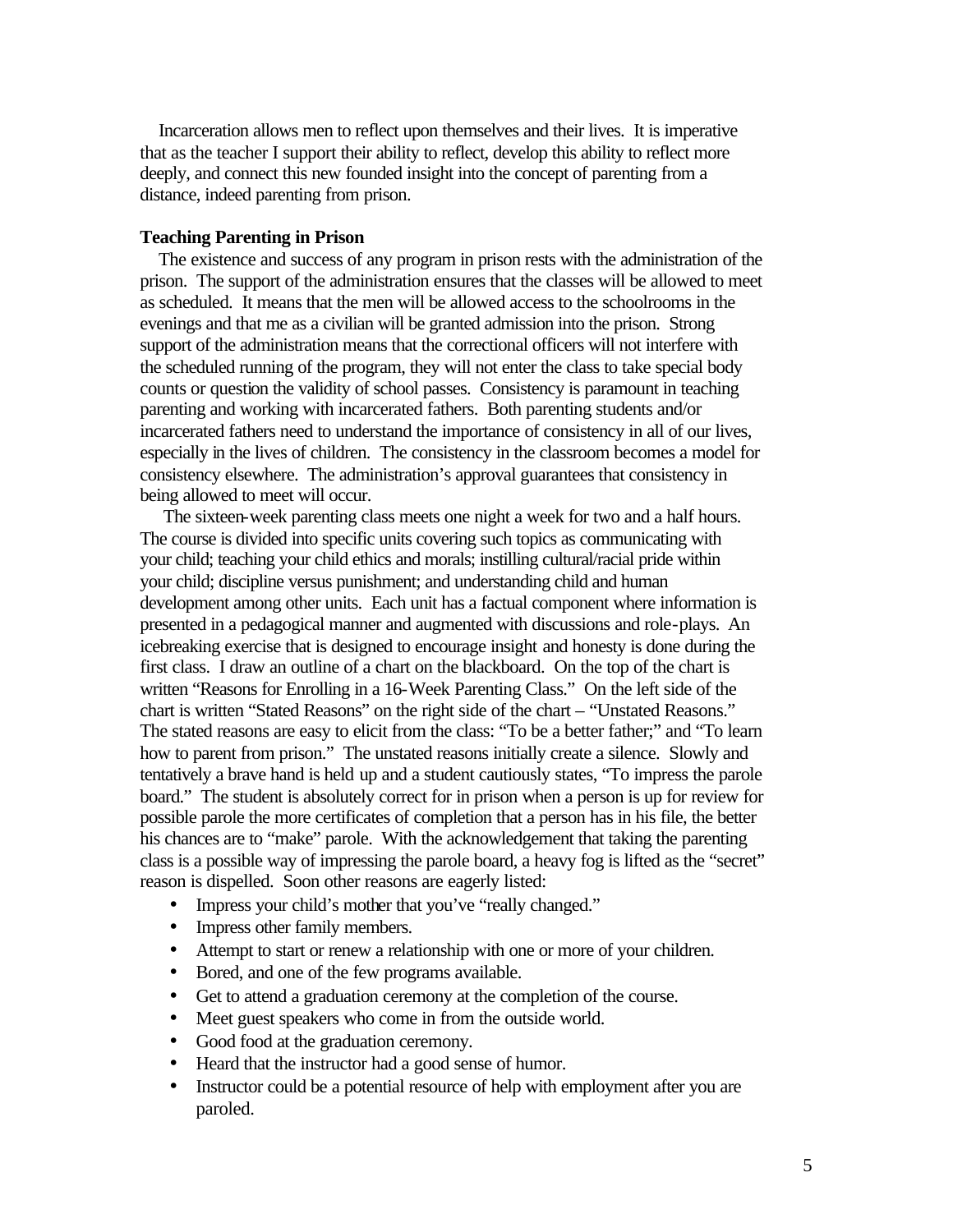- Sprained your ankle and cannot play ball for a few weeks.
- Understand that some interesting films are shown during the course of the semester.
- Enjoy writing and view the parenting course as an opportunity to write more.

 I tell the students that all these reasons are valid. In fact, in life, we sometimes initiate things for one reason only to discover that we were being motivated by other behavior. One student, Jason gives an example of his older brother Robert. Robert was addicted to crack cocaine and eventually brought to court and charged with several crimes. Robert was given a choice of 18 months in a residential drug program or 18 months in prison. Robert chose the residential drug program only because it wasn't prison. He went to the program unmotivated and with low expectations. As time went on, Robert began to view his life differently; he began to see a future for himself. He became more and more motivated and not only completed the program but also eventually went to school to become a certified drug counselor. He now is employed in the same program where he formerly was a resident. Robert, at the initiation of his substance abuse program placement never dreamed of how it would have such a positive life long affect on him. Likewise, men enroll in the parenting course for a variety of reasons – all of them being valid.

 The role-plays become problem-solving exercises between father and child even though, obviously, the children themselves are never present. With each weekly topic, the men are strongly encouraged to be insightful into their own past experiences and motivations. For example, in the unit concerning instilling cultural/racial pride, the men first need to examine how they really feel about bring from a specific cultural group. They are encouraged to react to the various stereotypes (both positive and negative) regarding their cultural group. They need to remember how they felt as boys and whom they held as role models. While there is always a lively discussion, the men are not forced to disclose their feelings. Disclosure occurs when individual students feel the need to do so.

**Larry** is African-American. He was raised by his grandparents in South Carolina and later, New York. He grew up in the late 1960's and although he was too young to participate in the Black Panther movement, he remembers the pride he felt within his community about the power and the media attention the Black Panthers received at that time. He remembers James Brown's "I'm Black and I'm Proud" being constantly played on the radio. Yet he also remembers his grandmother wanting to comb his hair and bragging to the other older women in the neighborhood that her grandson Larry had "such good hair." Larry states that his grandmother's boasts made him feel both uncomfortable yet proud. He realized that "good hair" meant "straight" as opposed to "nappy" and that despite the slogans of "Black Pride" that he embraced; part of him enjoyed being seen as having a "white" physical characteristic.

 What is important is that the men get in touch with their feelings, not necessarily that they share them. The students as men and fathers need to understand their own feelings about themselves before they can teach understand and teach their children. The setting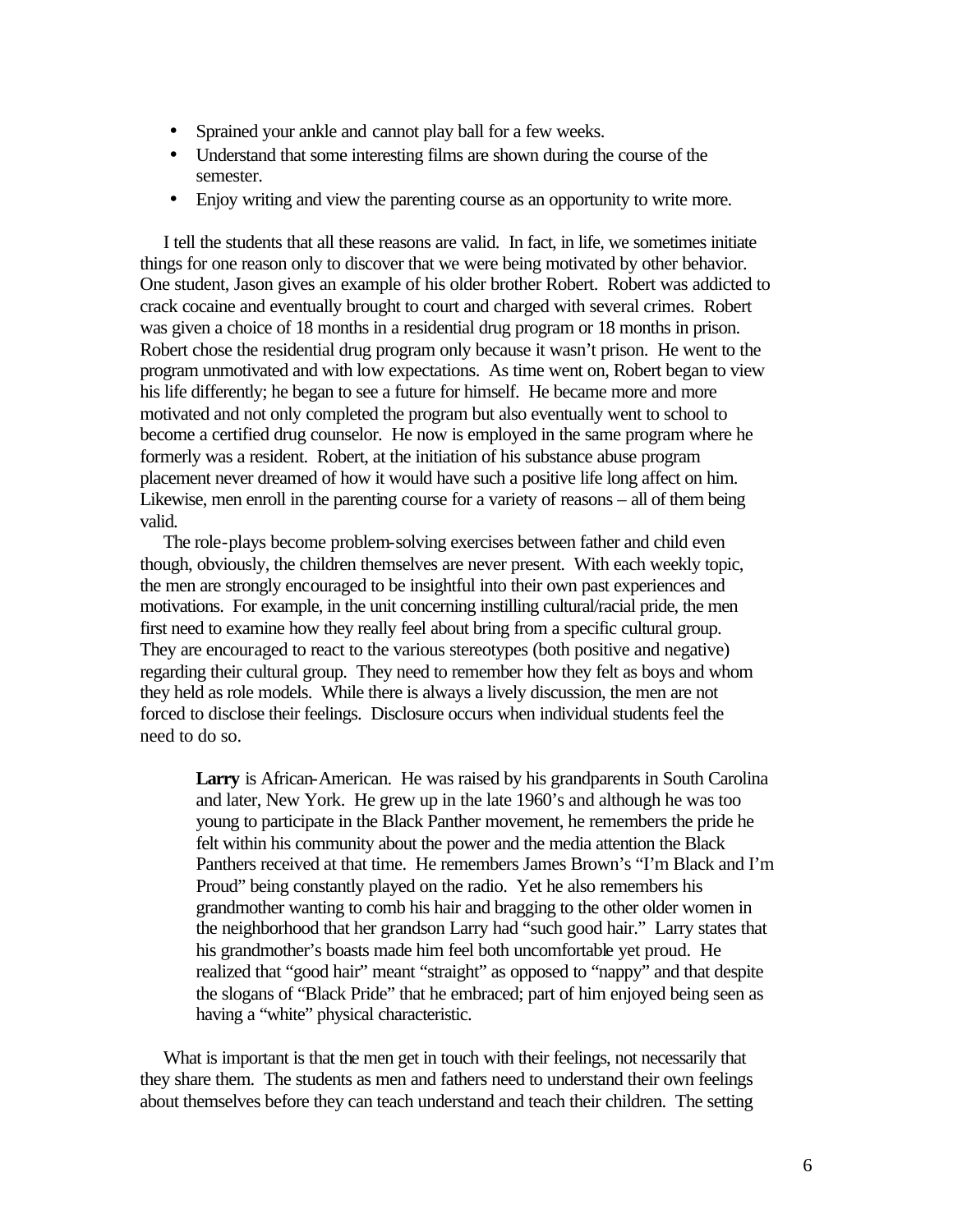for all of the role-plays is the prison visiting room. By pretending that the father-child interactions are taking place in the visiting room gives the role-plays a feeling of greater authenticity for the men's interactions are limited to those allowed by the rules governing conduct during visits. A situation is given to the father and son actors. For example, a thirteen-year-old son is visiting his father. The son is very involved in rap music and performs some of his own rap songs for his fathers. Within the lyrics are references to "niggers" (the father and son are both African-American). How does the father handle the situation?

Father: Son, I think you have a lot of talent but why do you use the "n" word?

Son: Aw, come on pop. It's nothing, that what we call each other. It means we're friends, we're homeboys.

Father: Too many of our people died in trying to stop the white man from referring to us like that.

Son: That's old fashion, pop. If we make the word our own, then we take the power out of it.

Father: That's not true, son. By us using that word, we're disrespecting ourselves. We're telling ourselves and others that we truly dislike ourselves. There are hundreds of other words to describe us but choosing the vilest, most hateful word to call our selves is wrong. We must respect ourselves more.

 The role-plays generate a class discussion about the subject. There are few right or wrong answers. Instead, everyone must resolve the issue for himself.

 The students are given regular homework assignments where they must write about some life experience. The first assignment is to write about a boyhood memory with either their father, someone who played a father-like role, or if neither existed, a memory of what it was like growing up without a paternal figure in their lives. The students are assured confidentiality and they are encouraged to be as open as they feel comfortable. The papers are not graded, but I write extensive comments on them, noting strengths that often go unnoticed by the writers themselves. Using a strength perspective (Compton and Galaway, 1998: Goldstein, 1997; Mills, 1995) on narratives often helps many incarcerated fathers begin to see positive qualities about themselves that they've never noticed before.

 For example, Courtney is 28 years old. He wrote, "I grew up not knowing my father. It made me feel alone even though I knew my mother loved me. When I was in the first grade, I had trouble reading and writing. Everybody called me 'stupid.' I knew I was stupid but hated hearing that name. I learned if I acted bad in school I was sent to the principal's office. If I was at the principal's office then I didn't have to worry about reading and writing. As for the kids, I learned if I fought a lot, most of them would be afraid of me and then they wouldn't call me 'stupid.' Others would befriend me only to get me to beat up someone for them. I didn't like being called 'bad' in the neighborhood, but it was a lot better than being called 'stupid.' It wasn't until I came to prison and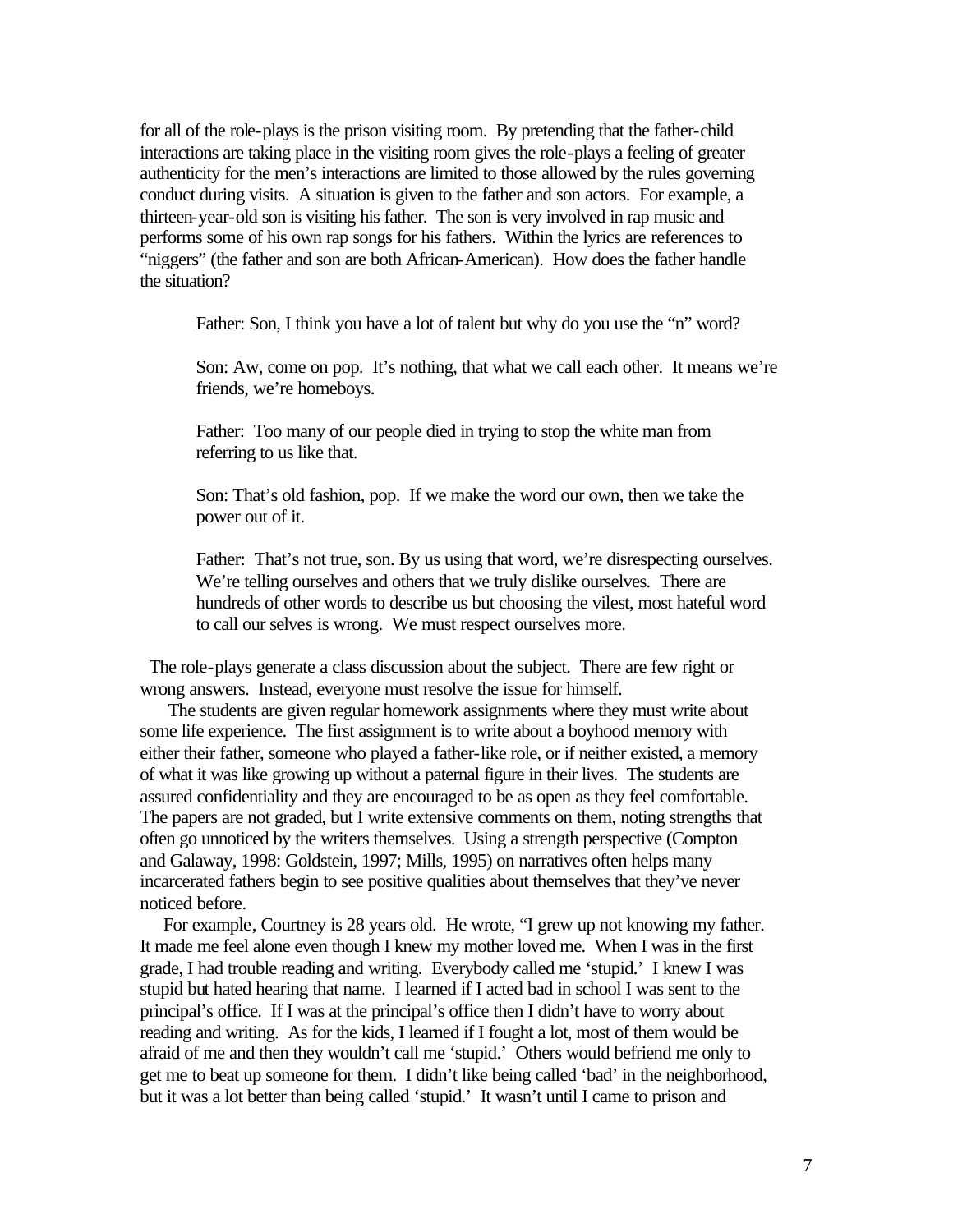became Muslim did I realize that I didn't have to fight all of the time in order to get 'respect' and 'friends.'" I wrote to Courtney on his paper that his understanding of the reason for his behavior as a boy was remarkable and that few people had such keen insight into themselves. Furthermore, he was obviously far from stupid. His understanding even at such a young age of how to successfully avoid humiliating situations demonstrated great survival skills. He developed a successful mechanism to ensure that no one would call him "stupid." Courtney did eventually learned to read well and his writing skills have improved greatly. His spelling errors now are a result of phonetic spelling and therefore illustrate his knowledge of English spelling rules.

 As the semester goes on, the students write similar narratives on how they were disciplined as boys; a memory relating to school; to grandparents; to siblings; to their mothers; their dreams for themselves; and their hopes for their children. With each reflection paper, the students begin to take bigger risks in writing and talking more about their feelings and selves. Within this parenting framework, what I believe I am really teaching my students is how to be more insightful.

**Jose**, age 32 wrote about his father. "My parents split up when I was 6 years old. My father would often come around on weekends and take me out for a little while. We'd always end up at the candy store and he always let me buy any candy that I wanted. When I was 9 years old he told me that he was going to take me fishing next Saturday. That Saturday I got up at dawn, took a shower, got dressed and waited for my father. He never came. I never saw him again. I never cried about it either. My mother eventually told me that she heard that he moved away to Florida, but I really don't know. To this day, sometimes, if I don't catch myself, on Saturday morning I wake up and for a brief instance I wonder if this is going to be the Saturday that my father is going to take me fishing. I get so pissed at myself for doing this because I want to believe that I've overcome him hurting me, but I'll be damned if I don't think about it as soon as I wake up on Saturday."

**Carlos** was raised in foster homes. "I never knew my real mother and father. Someone once told me that they had severe tuberculosis, but I don't know whether that's true or not. Anyway, I never felt really accepted in any foster home and every time that feeling of not being accepted became too strong, I ran away and lived in the streets for a while until I was eventually picked up by the police and placed in another home. When I was ten years old, I wanted to grow my hair into a big Afro. My foster mother at the time dragged me to the barbershop and told the barber to cut my hair. I kicked and screamed throughout the haircut. She was mad and embarrassed and told the barber that I was a foster child. It always made me feel bad when people knew I was in foster care. It was always so embarrassing. I decided then and there to run away the next day. The next morning was Saturday and I got dressed and left the house. I walked towards my school and ran down the subway entrance two blocks away from school. I went up to the turnstile and put my hand down the pocket of my pants. You know the way little boys dig deep in their pockets with great intensity and determination. All I had was a single dollar, the price of one token. I stood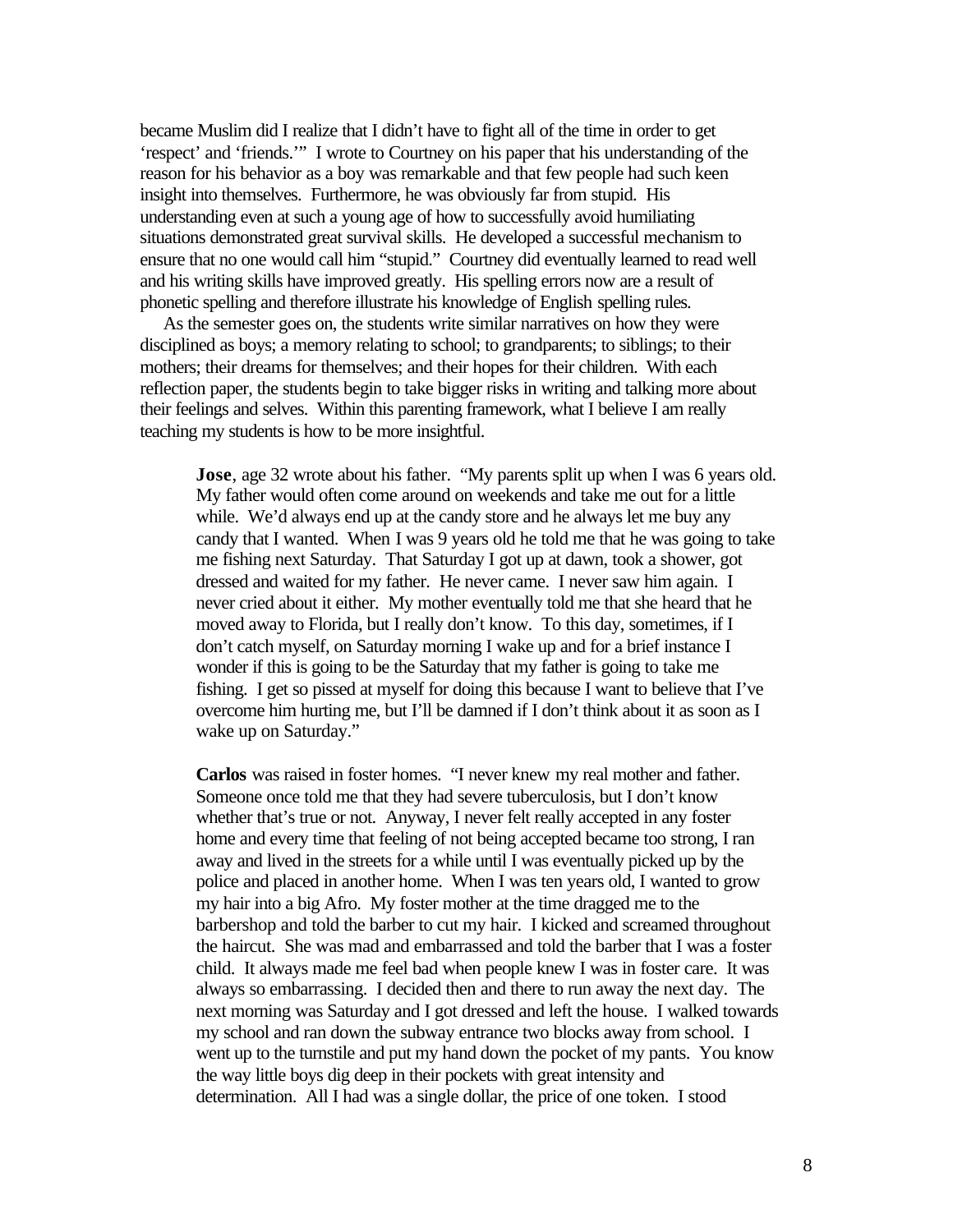frozen not knowing if I should spend all my money on a token or sneak under the turnstile and have some money in my pocket. I looked to the token booth to the turnstile, from the turnstile to the token booth – not knowing what to do. Out of no where, a white man in a gray suit came up to me and said, 'Son, if you always think before you act in life, you'll be okay.' He then gave me a token and left. I never saw him again. I often think of him now and how sound his advice was. If I listened to his guidance, I wouldn't be here now. You know, he may have been the closest I ever had to a father."

 The narratives have helped open the men up to their own feelings. As the teacher, I then help them use this new insight into making the transition from boys to fathers.

# **Fatherhood and Prison**

 I've taught parenting classes to men outside of prison, and there are many similarities between parenting classes with men both in and out of prison. Both groups often initially intellectualize rather than discuss feelings; have a rather constrictive view of fathering; tend to solve problems rather than deal with emotions; and want their children to enjoy a better life than they themselves have experienced. Yet in prison, men must grapple with the reality that despite their best efforts, they are limited by their incarceration from being full time fathers. At best, the fathers in prison can speak to their children a couple of times a week and see them once every two weeks for a few hours.

 The classes are extremely honest. The students are told that because of their incarceration, their children are now five times more likely than other children to be incarcerated as adults. Their children are more likely than other children to fall below the poverty line. Their children are likely to be ostracized by other children and their parents, and labeled "difficult" by teachers. If they hide the fact that their fathers are incarcerated, they often experience intense anxiety, fear, and guilt (Hairston, 1998). The mail that they receive from their fathers is often stamped in red letters "MAILED FROM A CORRECTIONAL FACILITY" causing embarrassment and shame should anyone see the envelopes. Collect telephone calls from prison are often up to ten times more expensive than telephone calls made from other phones, putting an increased financial burden on their mothers and caretakers (Hairston, 1998). If the children don't see their fathers on visits they develop a sense of abandonment. If the children do see their fathers on prison visits they enter a strange, frightening and confused world. Visitation in prison involves waiting on long lines and submitting to detailed searches. Depending on the institution where the father is incarcerated, the amount of physical contact between father and children may be limited. Although most prisons allow "contact" visits, many prisons do not allow fathers to hold their children in their laps. Incarcerated fathers are often assigned seats by the correctional staff at visitation tables, usually in the seats facing the front of the visitation room. Children are often not allowed to bring in papers to the visiting room, consequently, children's drawings, report cards, homework, and art projects are denied to the fathers.

 The visiting rooms are often dank and uninviting places. The furniture is institutional, often old and mismatched. The walls are cinderblock, painted gray, and void of any decorations. In a few prisons there are decks of cards and old bibles that can be used to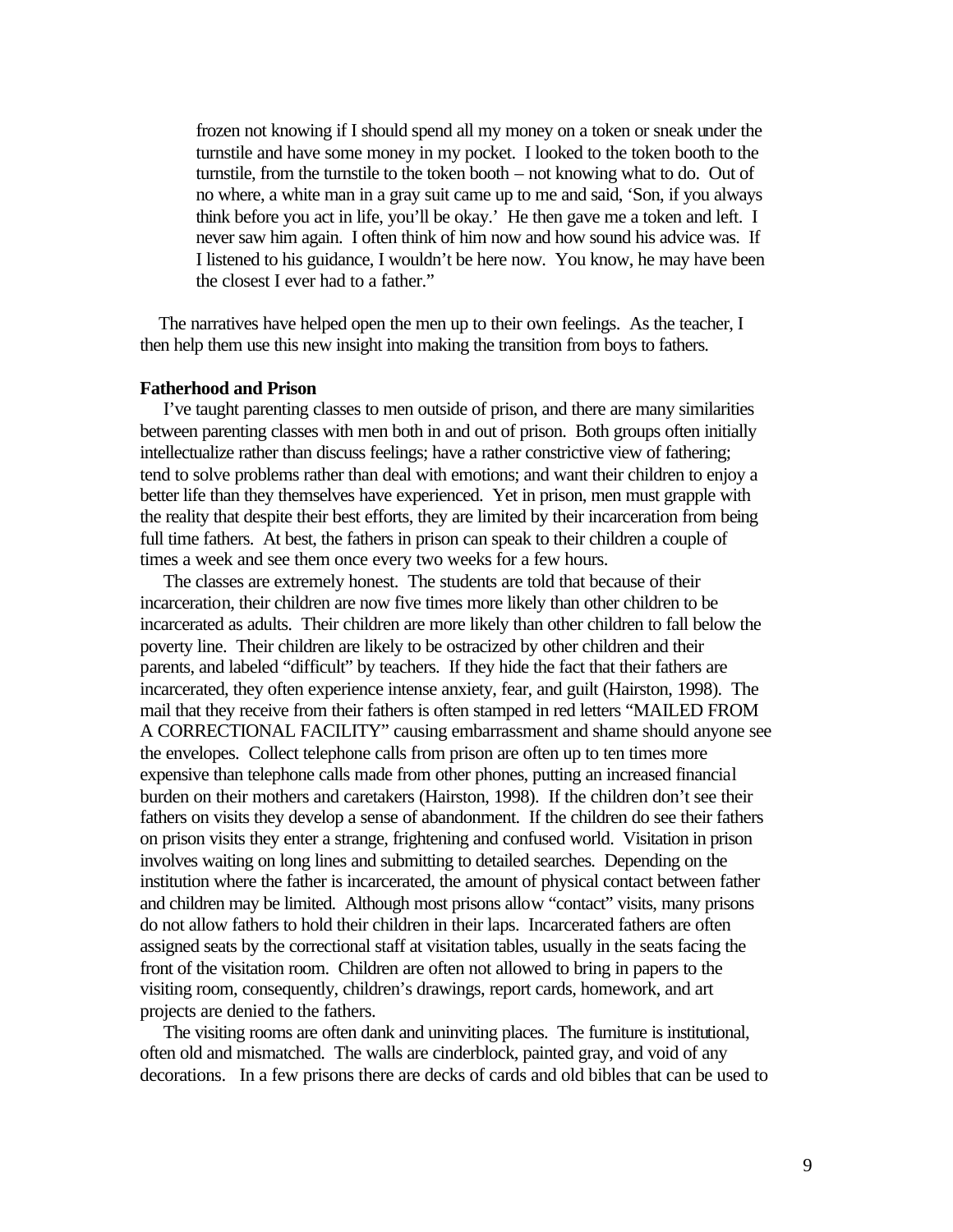pass the time during visits. Often paper towels are taken from the rest rooms and parents and children use their creativity to devise games and activities out of them.

 Incarcerated fathers are restricted from performing many everyday activities with their children in the visiting rooms. Such restrictions may lead to a role reversal between fathers and children, which are confusing to the children. For example, in most prisons, inmates are not allowed to touch money. Many visiting rooms have vending machines marked off in a corner with a colored line painted on the floor. Incarcerated fathers cannot pass the line, so, the children walk up to the machine, insert the money, and choose the food items. If the food needs to be heated up, the children then need to insert the item into a microwave oven and wait until the food is ready while the fathers look on helplessly.

 This parentification of children can be quite confusing and frightening. The children often sense that they have more power than their fathers do. The fathers are dependent upon the children coming to visit. Furthermore, the fathers' interactions with their children are always under surveillance in the visiting room; therefore the interactions between fathers and children often have a surreal quality to them.

 All of these issues are discussed both in the context of barriers to effective parenting as well as having the fathers take responsibility for the consequences now put upon their children. This causes great sadness among many of the fathers in the class. What is continually reinforced is that only by understanding the effects of their incarceration on their children can the fathers begin to understand their children's pain, fear, and confusion. It is now up to the fathers to "right the wrong." This can be a very energizing experience. The class offers the fathers a great deal of emotional support. In the roleplays, the men who play the children frequently confront their "fathers" with painful accusations and the "fathers" struggle for an appropriate response. For example, a 16 year-old boy tells his father during the course of a prison visit that he wants to quit school so he can work as a mechanic's helper in a local garage.

Son: Pop, school ain't nothing. Mike will teach me how to be a mechanic and I'll be making big dough.

Father: I think you're better off in school. You'll need an education to make it in this world. Maybe you can work at the garage after school?

Son: Nay, I need the money now.

Father: Your mother works hard to take care of you. She does the best that she can remember she isn't rich.

Son: You're telling me! We struggle with money every week and Pop, to tell you the truth, you're no help. Our lives would be a lot better if you never went to prison. You didn't mind making fast money back in the days. At least what I want to do is legal. Come to think of it, you never finished high school either! Now you're sitting there telling me what to do.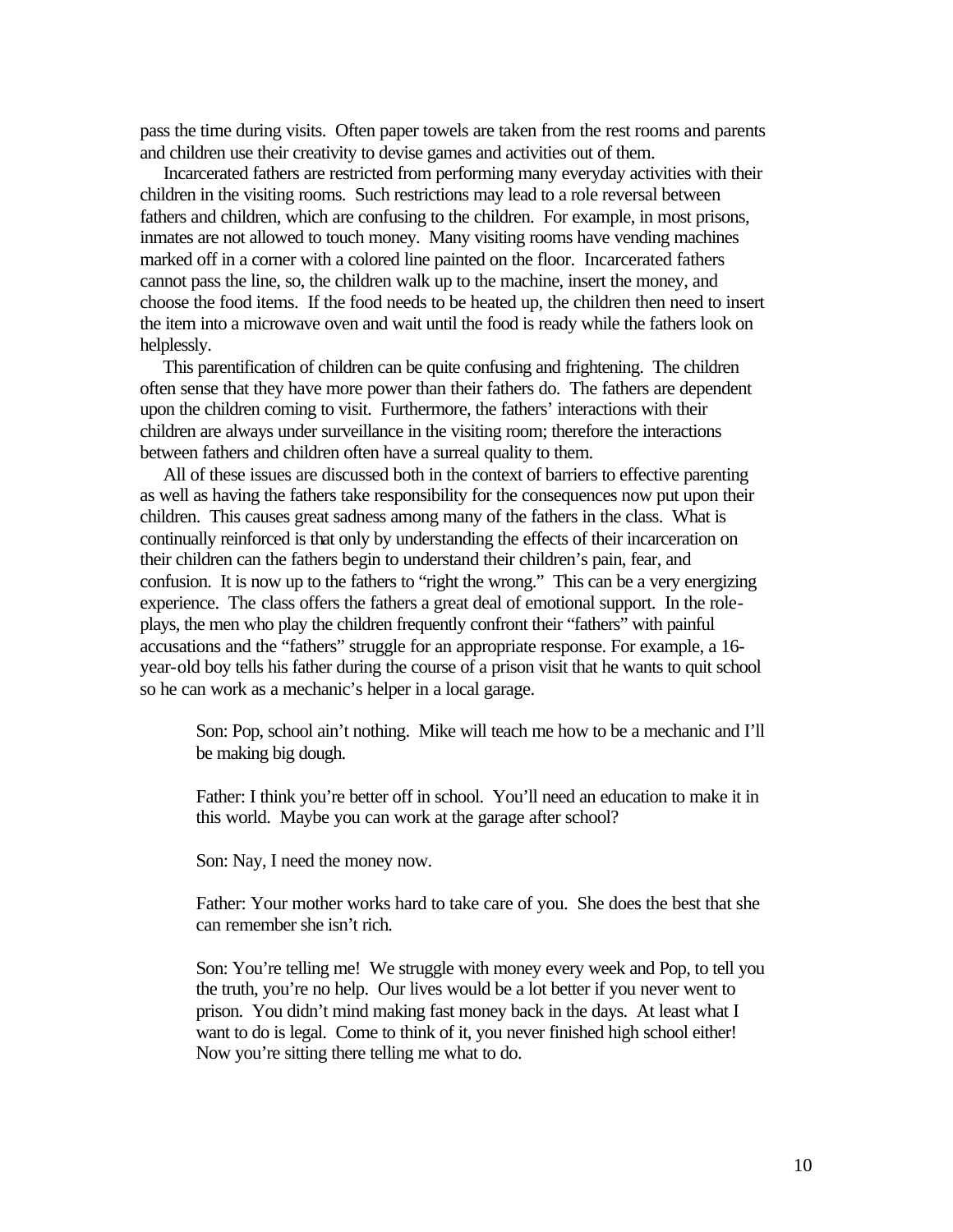The students discuss the dilemma presented in the role-play. They understand the son's anger and impatience. They also acknowledge the legitimacy of the son's accusations towards the father. Answers to this dilemma are not easy to come by, but before answers can be attained, the fathers must begin to deal with the feelings.

 Each semester, Amber, now 25 years old, addresses the class. Amber's father has been incarcerated since she was four years old. She grew up visiting her father in prison. She speaks candidly of her experiences with her father. She speaks how as a young child she made up stories to tell her friends and classmates about her father's whereabouts. She talks about an incident in first grade where she told her best friend that her daddy was in prison and a week later her friend told her that her mommy said she wasn't allowed to play with Amber any more. Amber talks about how at age 14 and for one year she stopped writing or talking on the telephone to her father and only visited him three times because she was so angry with him for being in prison. Yet during that year she still has all of her fathers letters safely stored away in a book under her bed. She talks about the anger that she had for years against everyone in uniforms because she blamed them for her father's imprisonment, and how as a teenager she dated "bad boys" because it made her feel closer to her dad. Amber speaks about how it took her five years to complete high school even though she was an honor student because she believed if she stretched out high school, her father would eventually be released from prison and then would be present for her graduation. Amber talks about the arguments with her mother throughout the years and how it was easier to blame her mother for not understanding her father than it was for her father to take responsibility for the actions that led him to prison. And then Amber cries a bit and says that speaking to incarcerated fathers helps her feel closer to her father. Several of the men's eyes well up and for a brief moment everyone lets down their guard and allows themselves to feel vulnerable and almost forget that this is taking place in a maximum-security prison.

 The students realize that as fathers, they serve as role models, but they struggle with the concept of being able to present to their children, particularly their sons, the difference between the father's past behaviors and them as individuals. While it is a boost to their morale to recognize that the children are modeling their behavior, there is always the real fear that they will be modeling the past criminal behavior. This is terrifying to the fathers. Often it is said among the men that their worst nightmare is that someday their sons will be incarcerated with them in the same prison. The fathers walk a very thin line in discussing incarceration with their children, particularly their sons. The fathers adjust to prison life, yet they feel a strong responsibility not to glamorize it nor portray themselves in stereotypical media images as "super-macho" men.

**Tyrone** states "It's always hard talking to your sons about prison. When I was coming up, going to prison was almost a rite of passage. I was never afraid of it; I think I wanted to prove to my peers that I wasn't afraid of it. In fact, part of me was probably even looking forward to it. Prison isn't anything like it's portrayed in movies and television. There really is a sense of humanity and caring that occurs within groups of men here. Yet nothing in the movies or television can portray the deep sense of loneliness and self-hatred that happens in prison. I love both of my sons and I want to assure them that I'm okay here and they don't have to worry about me. But I want desperately to have them realize that this place is